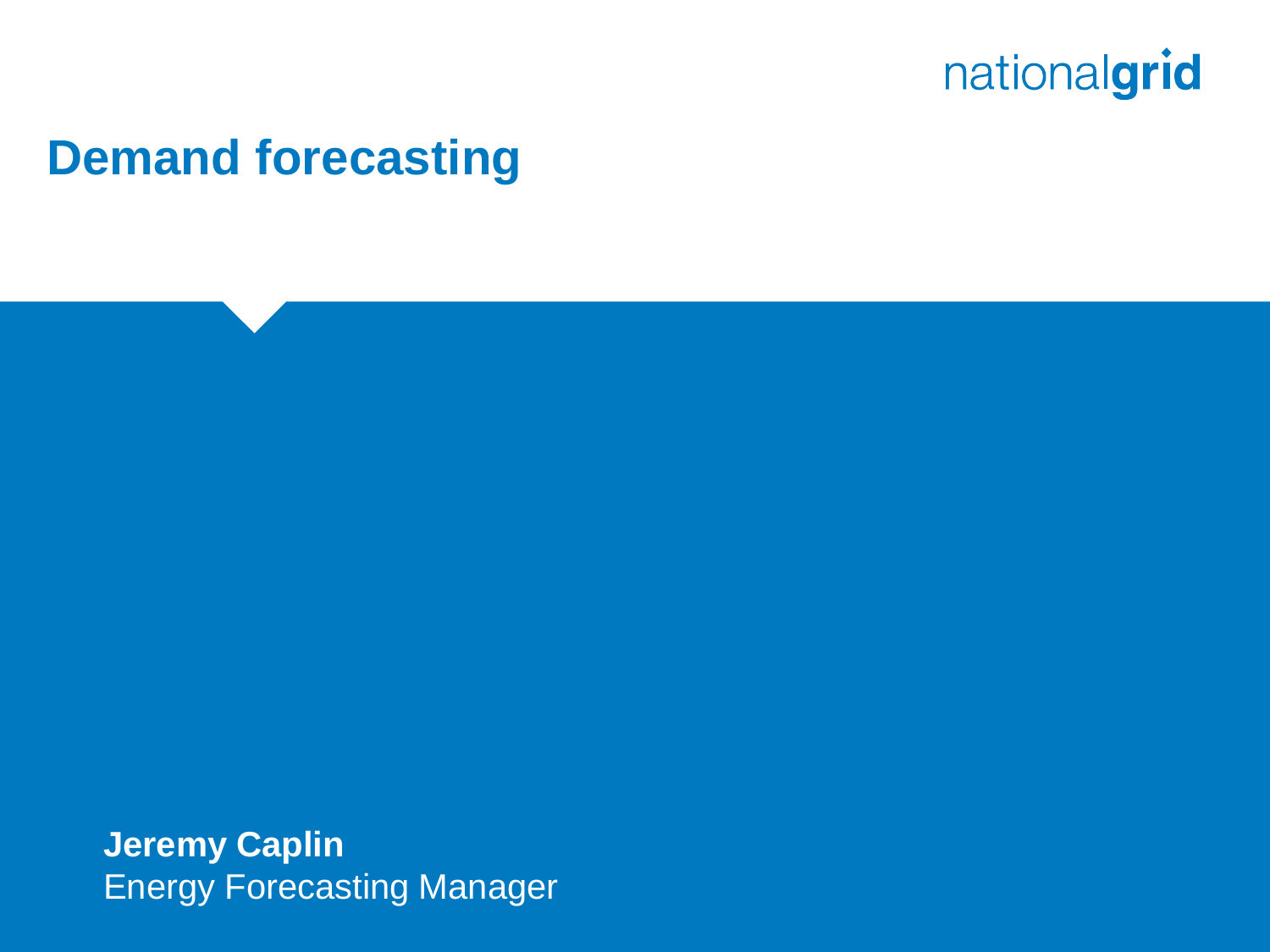

#### **Introduction**

■ Review of recent forecasting performance

■ Initiatives currently underway to improve forecasts

■ Overview of Demand Forecasting Incentive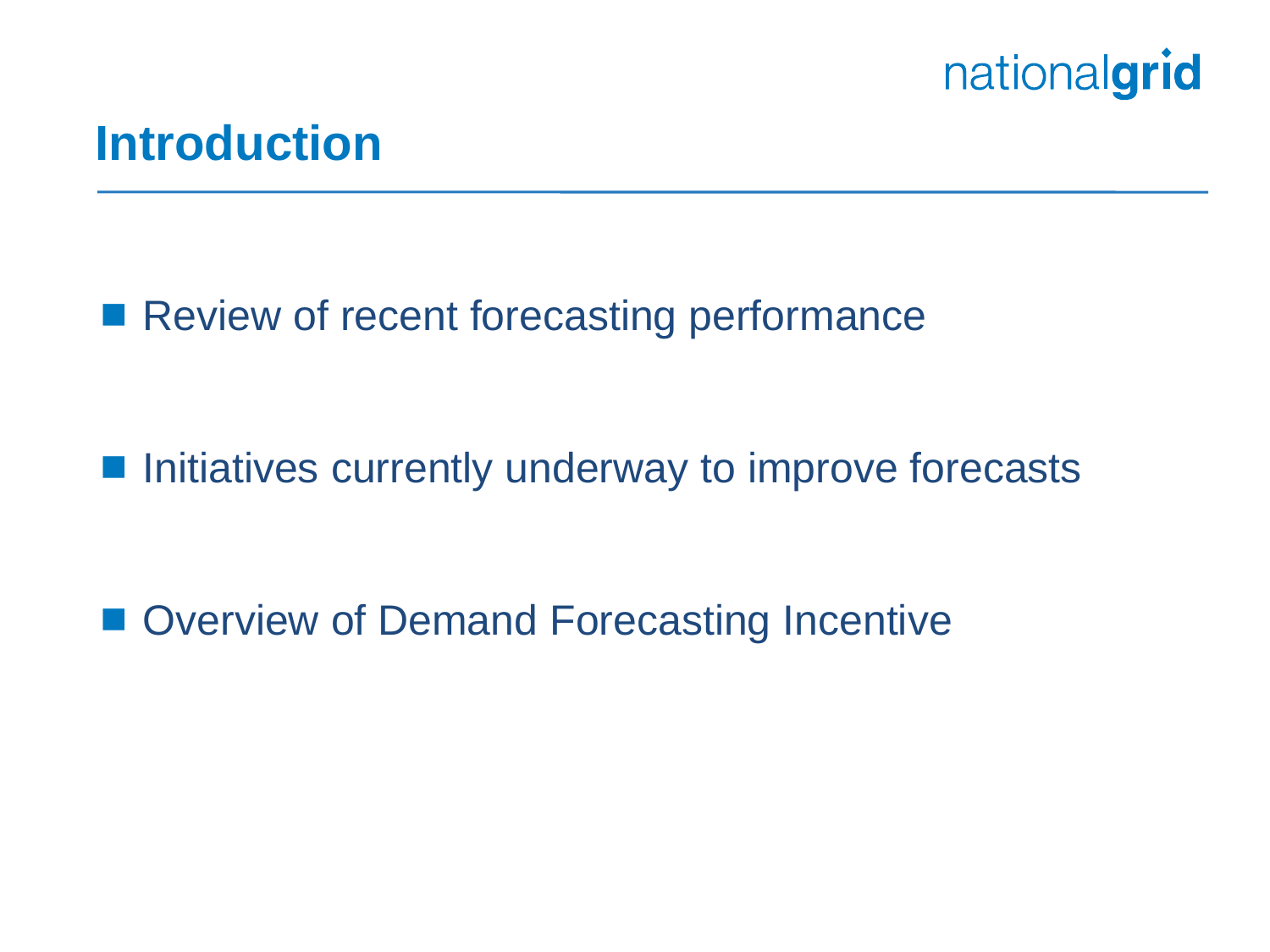

#### **Recent Forecasting Performance**

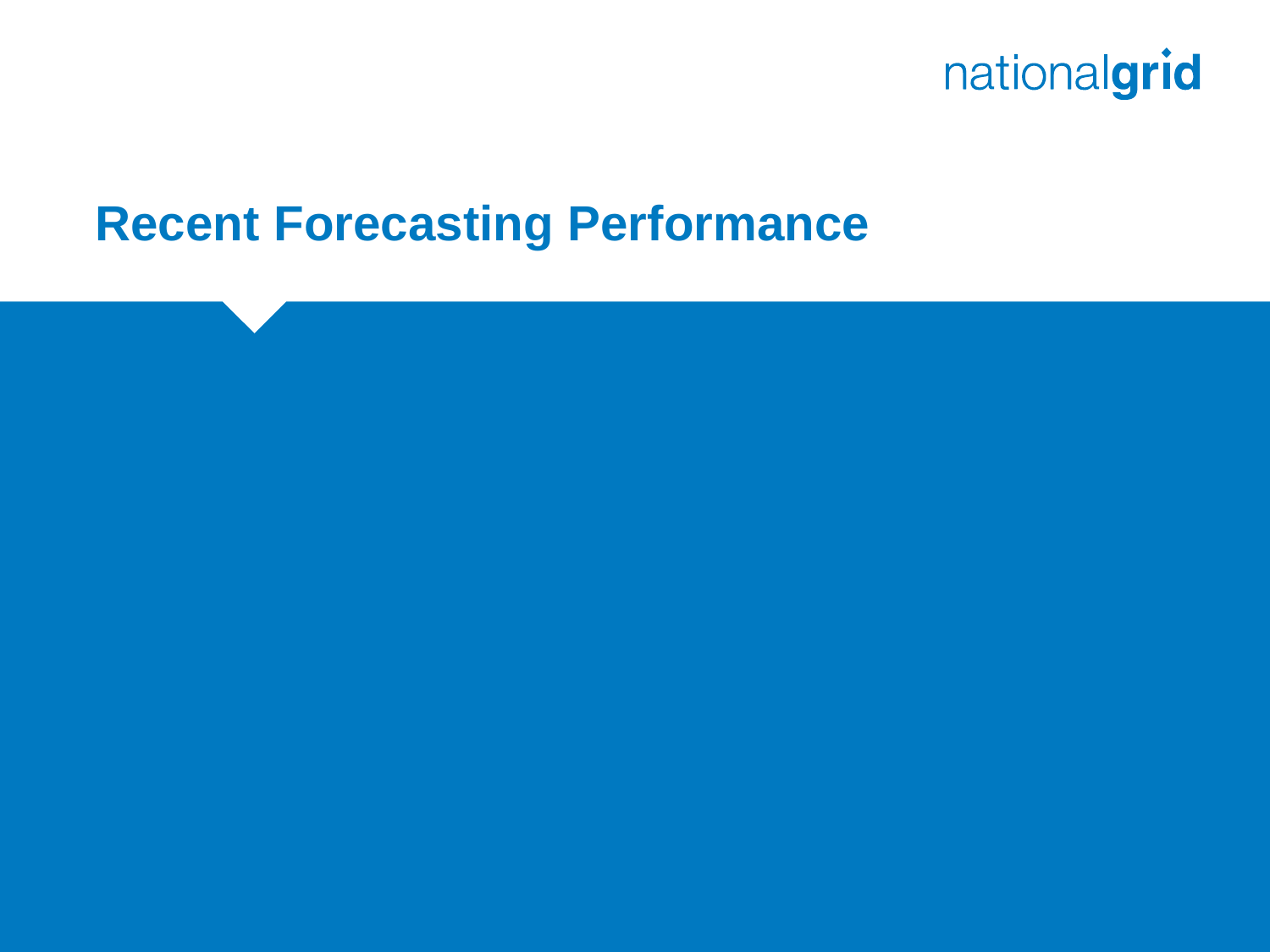### **Demand Forecast Error – day ahead**

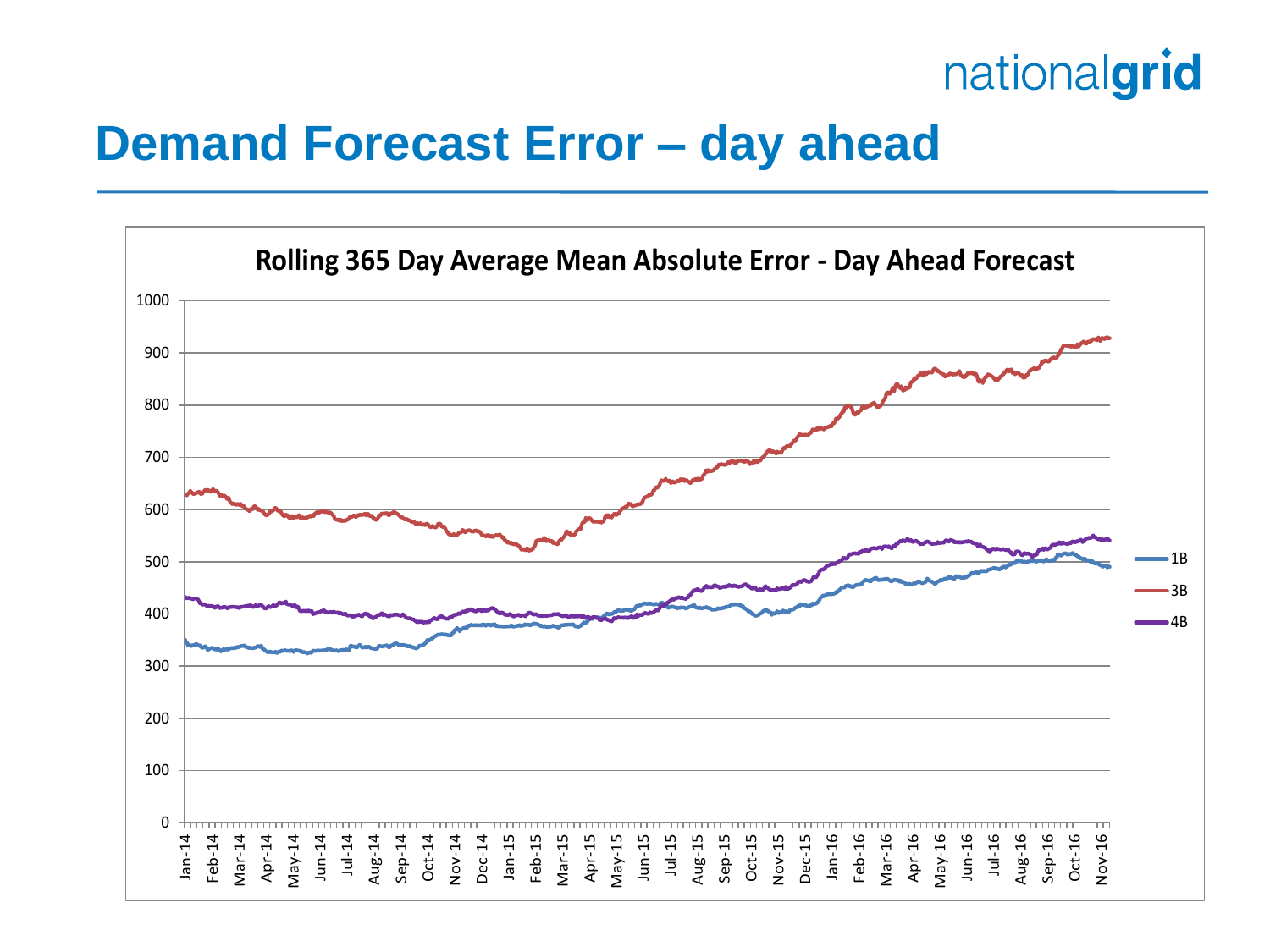### **Impact of growth in PV**

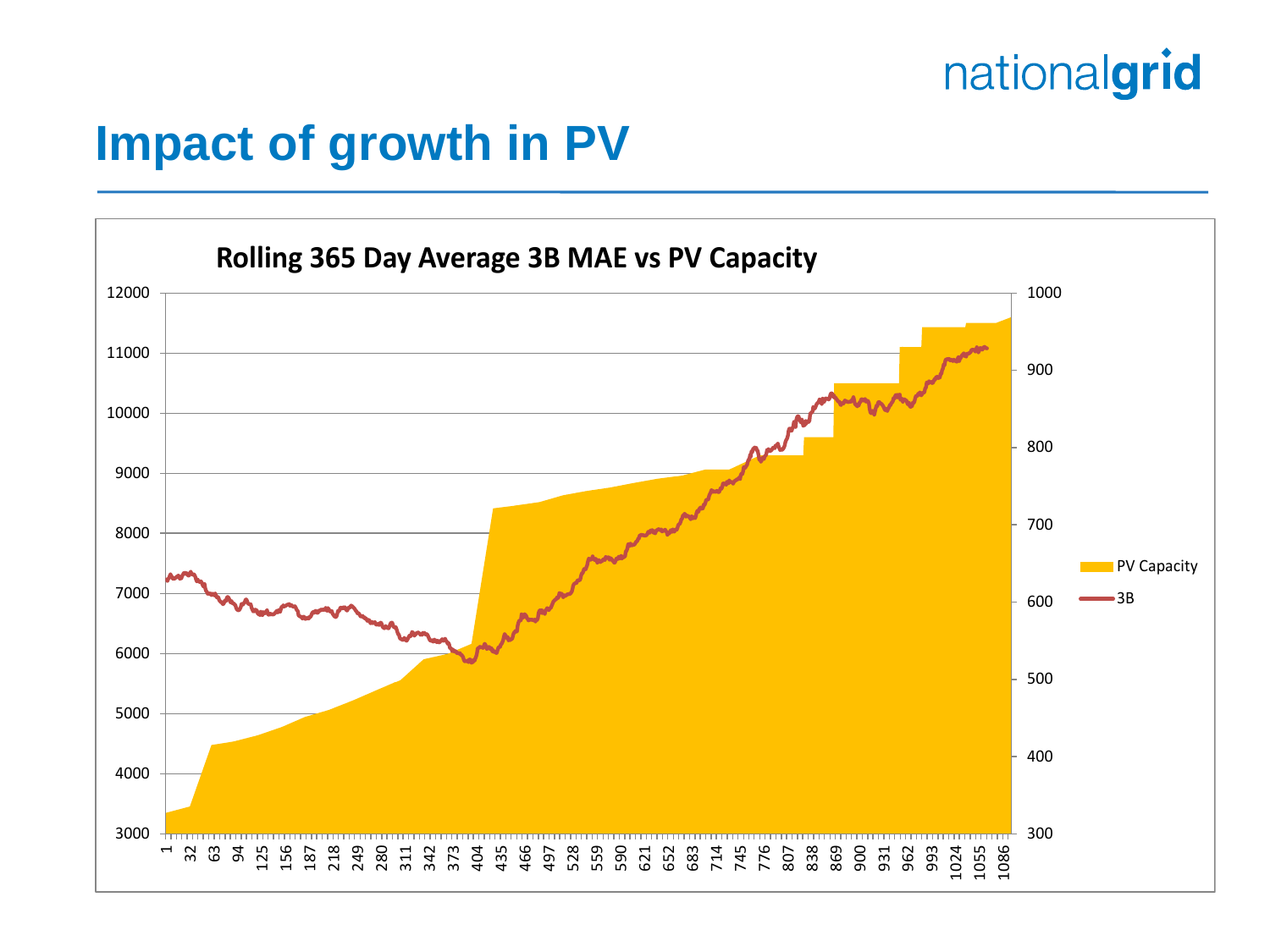![](_page_5_Picture_0.jpeg)

#### **Current Innovations**

![](_page_5_Picture_2.jpeg)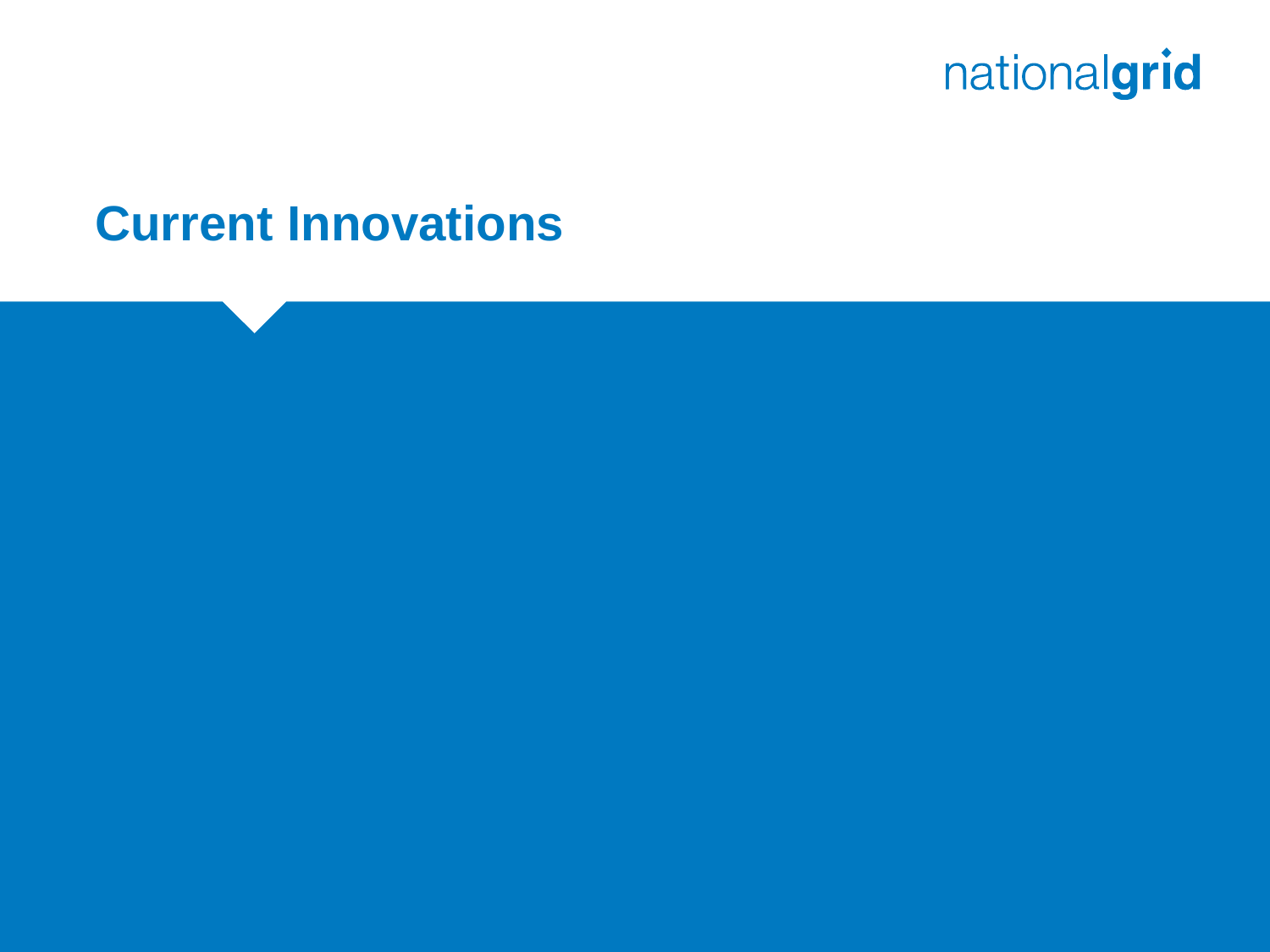## **Current initiatives in flight**

- NIA project with Sheffield Solar
	- Estimated PV at National Level
	- Estimated PV at Grid Supply Point Level
- NIA project with Met Office
	- Improved Solar Radiation Forecasts
	- Hourly updated solar radiation forecasts
	- **Physics of clouds**
- NIA project with Reading University
	- **Probabilities of wind / solar combinations**
	- **PV** models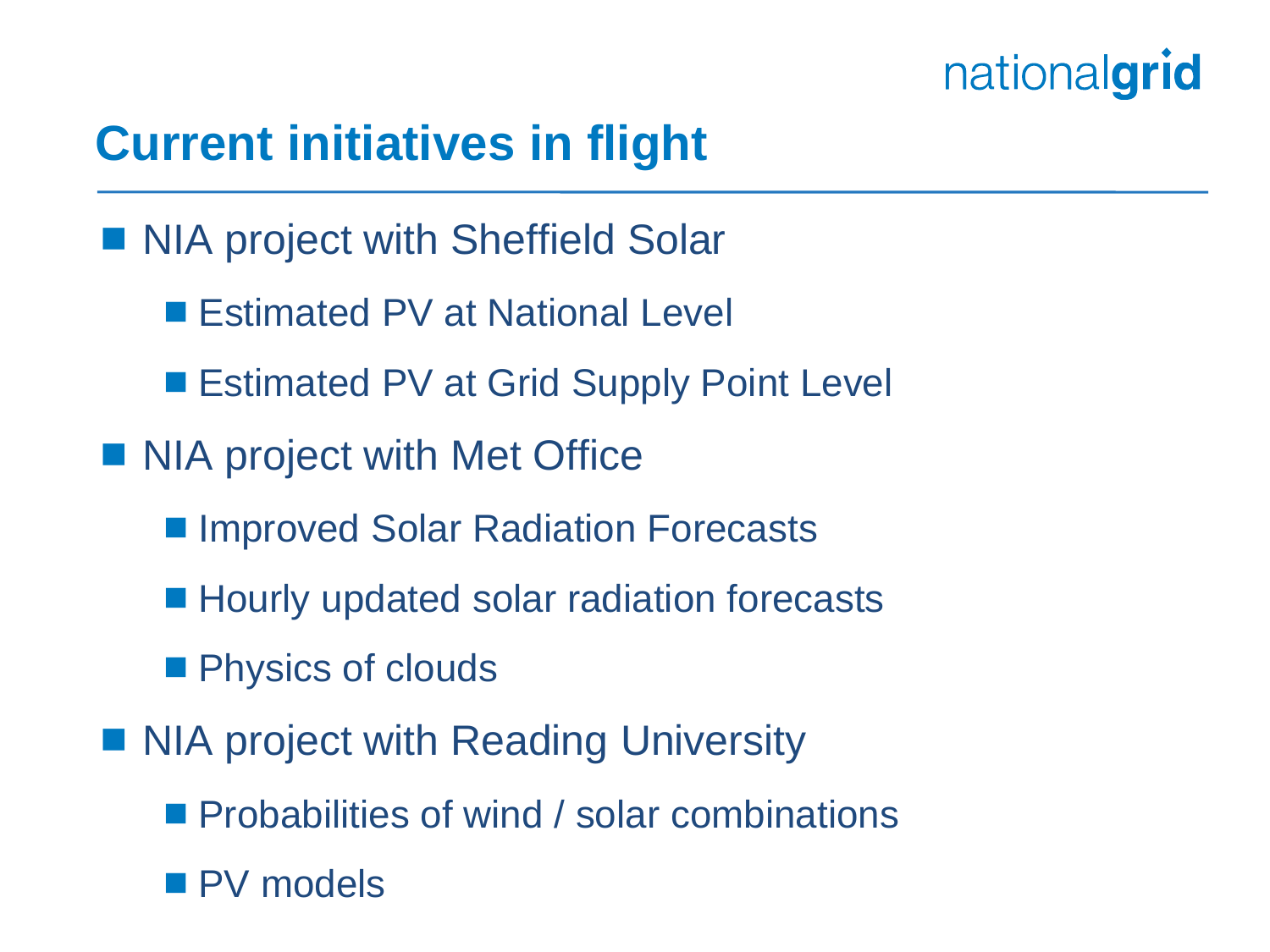![](_page_7_Picture_0.jpeg)

### **Current initiatives in development**

■ Enhanced models for PV and embedded wind

■ Models for non-weather variable embedded generation

**Hourly weather updates** 

**Five minute updates to PV estimates**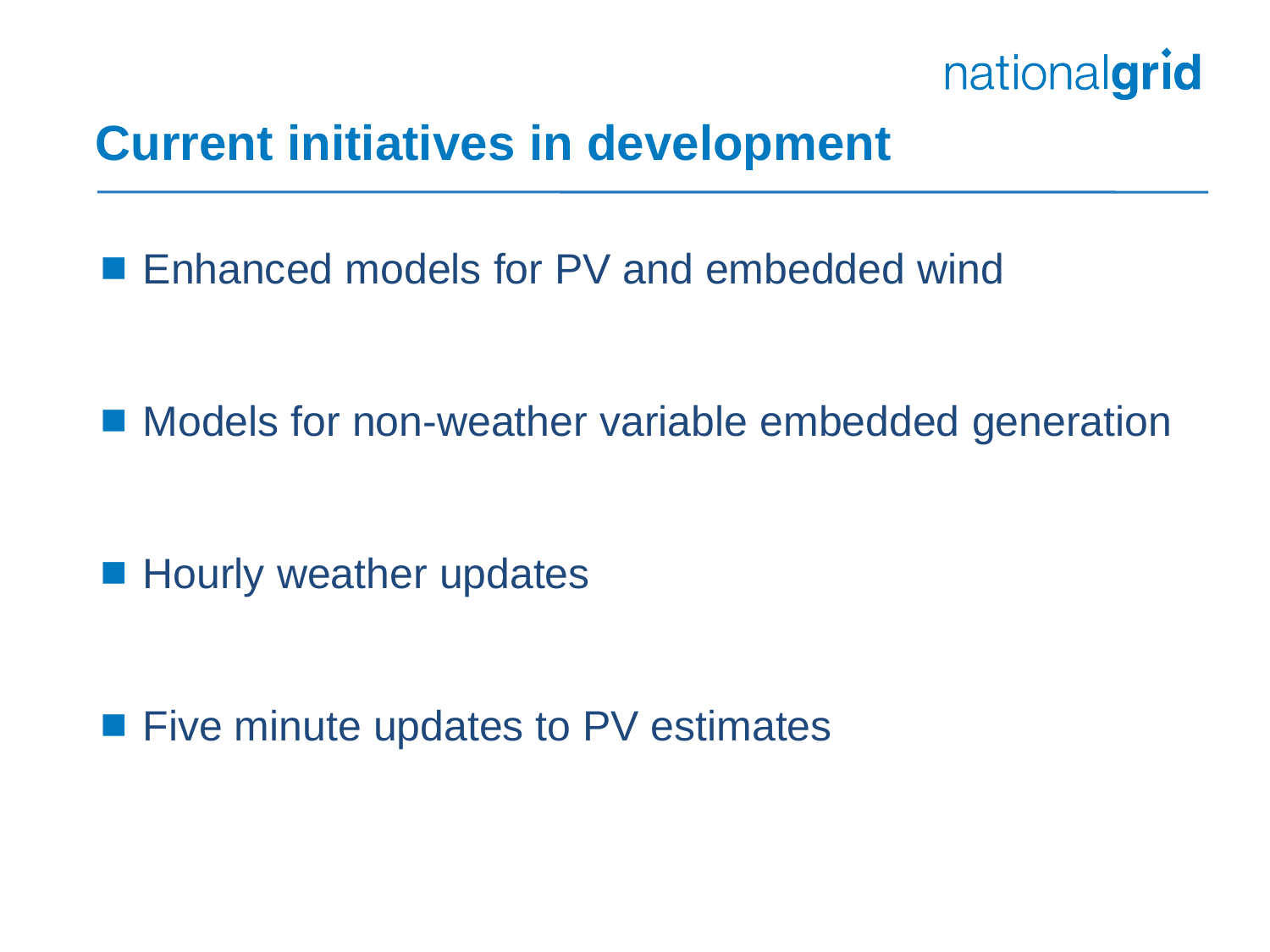![](_page_8_Picture_0.jpeg)

#### **Incentive Scheme**

![](_page_8_Picture_2.jpeg)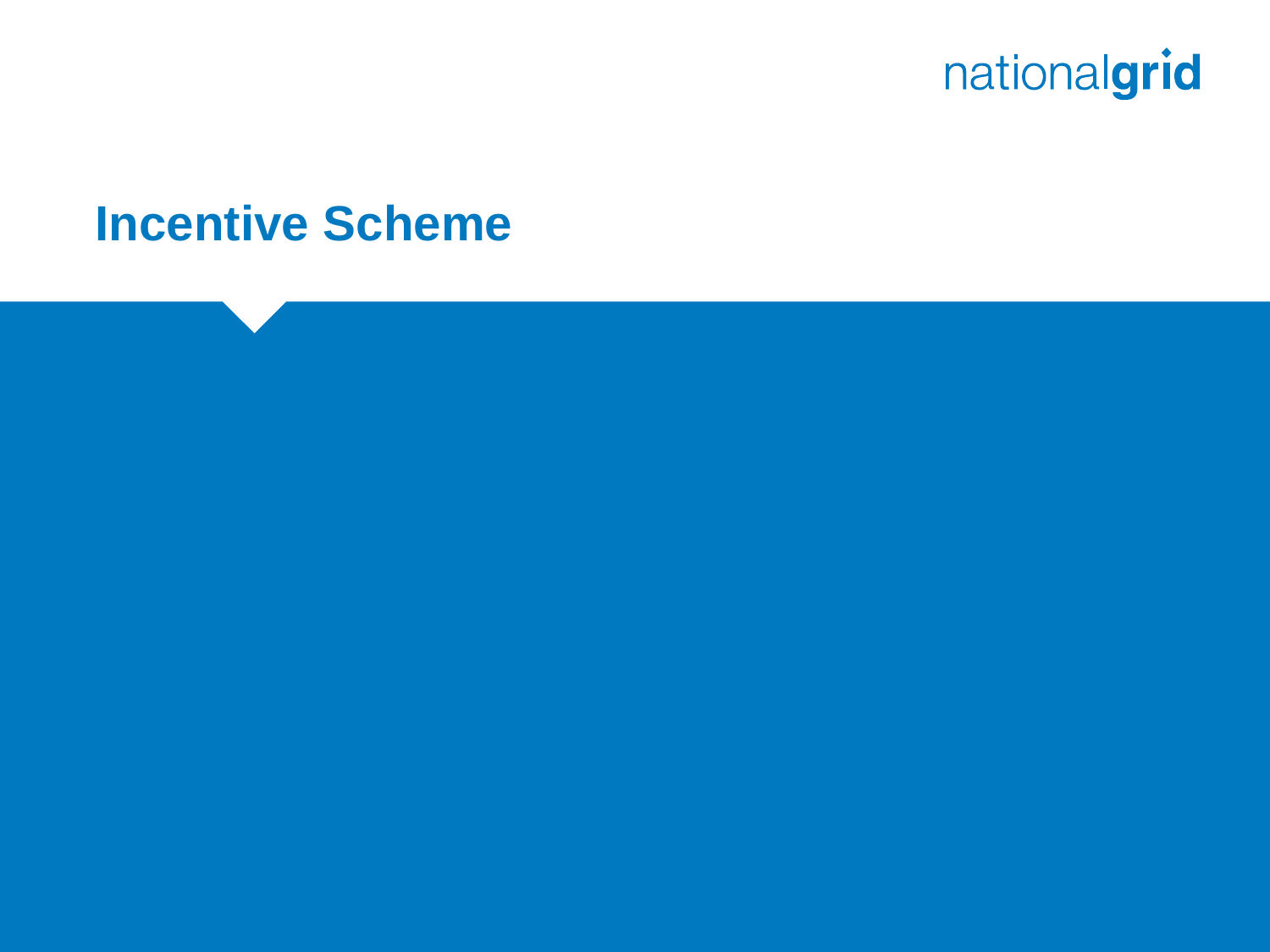### **Demand forecasting incentive scheme**

- Four separate schemes, each  $\pm$  £1m
- Wind forecast as this year, except by half hour rather than by hour. Publish by 5 am for Day Ahead
- Day Ahead Demand Forecast, publish by 9am
- Two Day Ahead Demand Forecast, publish by 5pm
- Seven Day Ahead Demand Forecast, publish by 5pm
- 25% of each scheme on forecast bias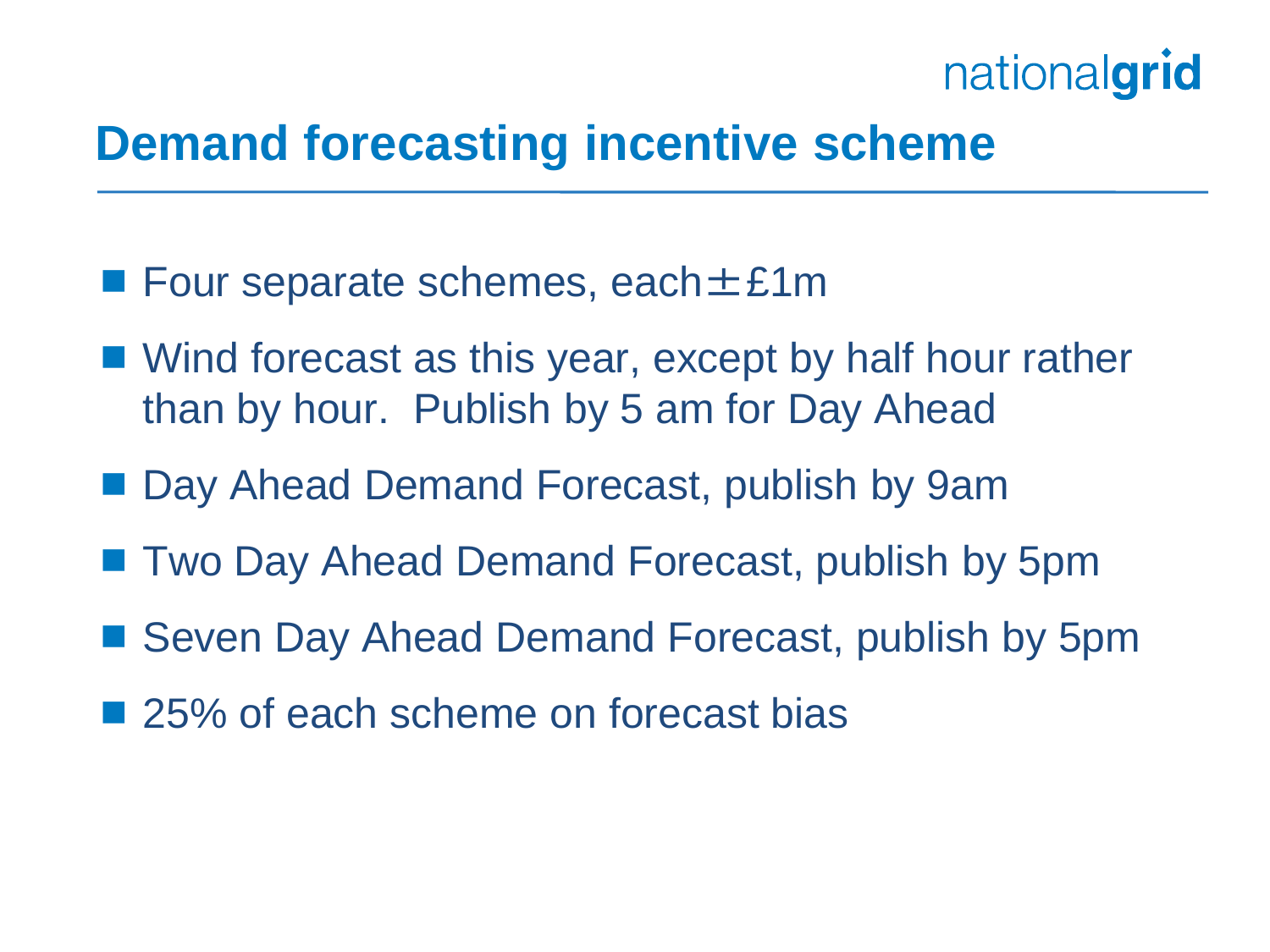![](_page_10_Picture_0.jpeg)

### **Demand Forecasting Incentive Scheme**

- Incentives to publish forecasts for Cardinal Points
- $\blacksquare$  Timings move through the year

![](_page_10_Figure_4.jpeg)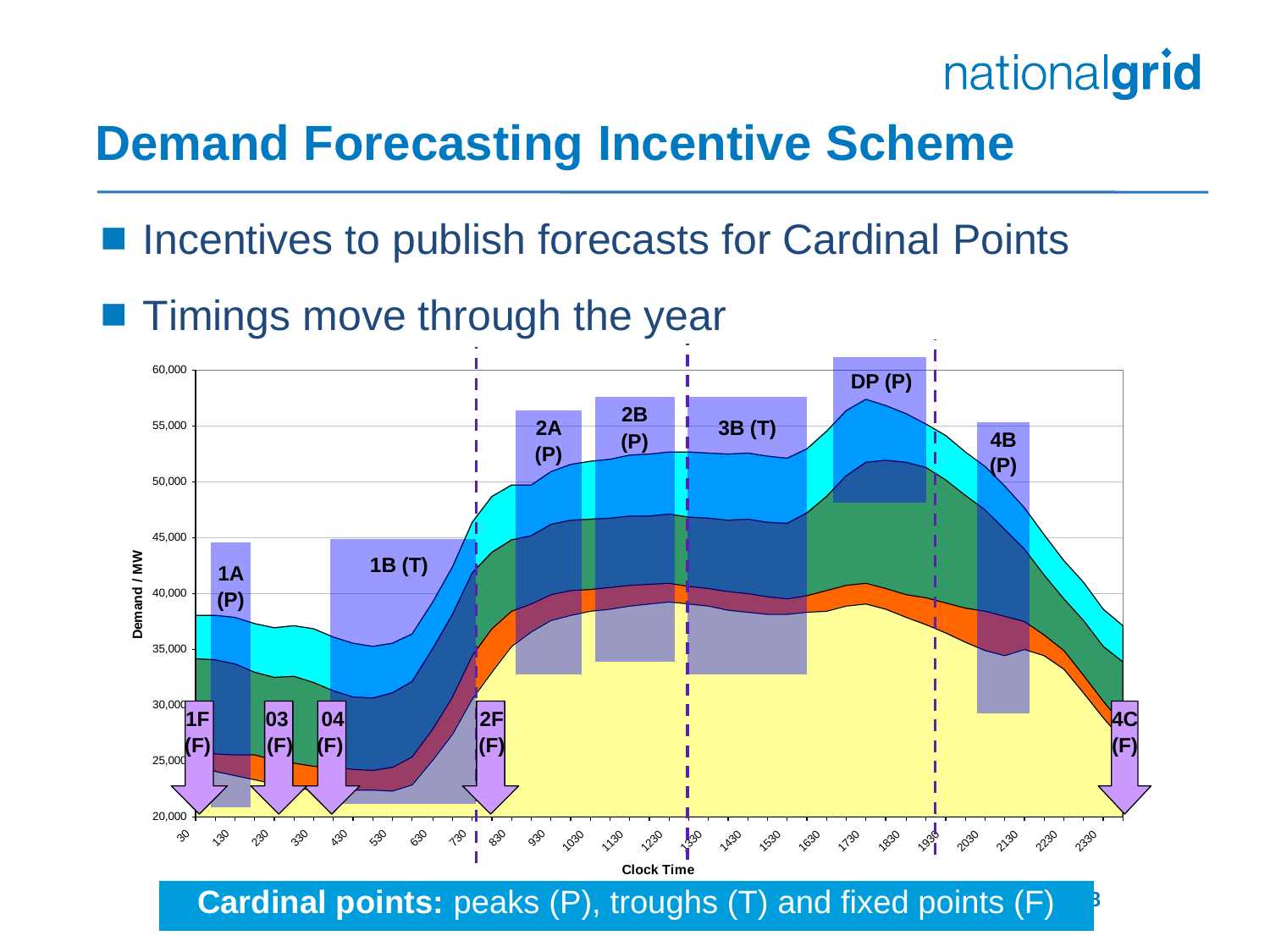![](_page_11_Picture_0.jpeg)

45000

### **Demand Forecasting Incentive Scheme**

- **Profit / Loss calculated for each cardinal point for each** horizon for each day
- Cap / collar on each point and on each day
- Targets set per cardinal point per quarter per horizon
- Each target is mean absolute error over last three years
- Monthly Bias Component

![](_page_11_Figure_7.jpeg)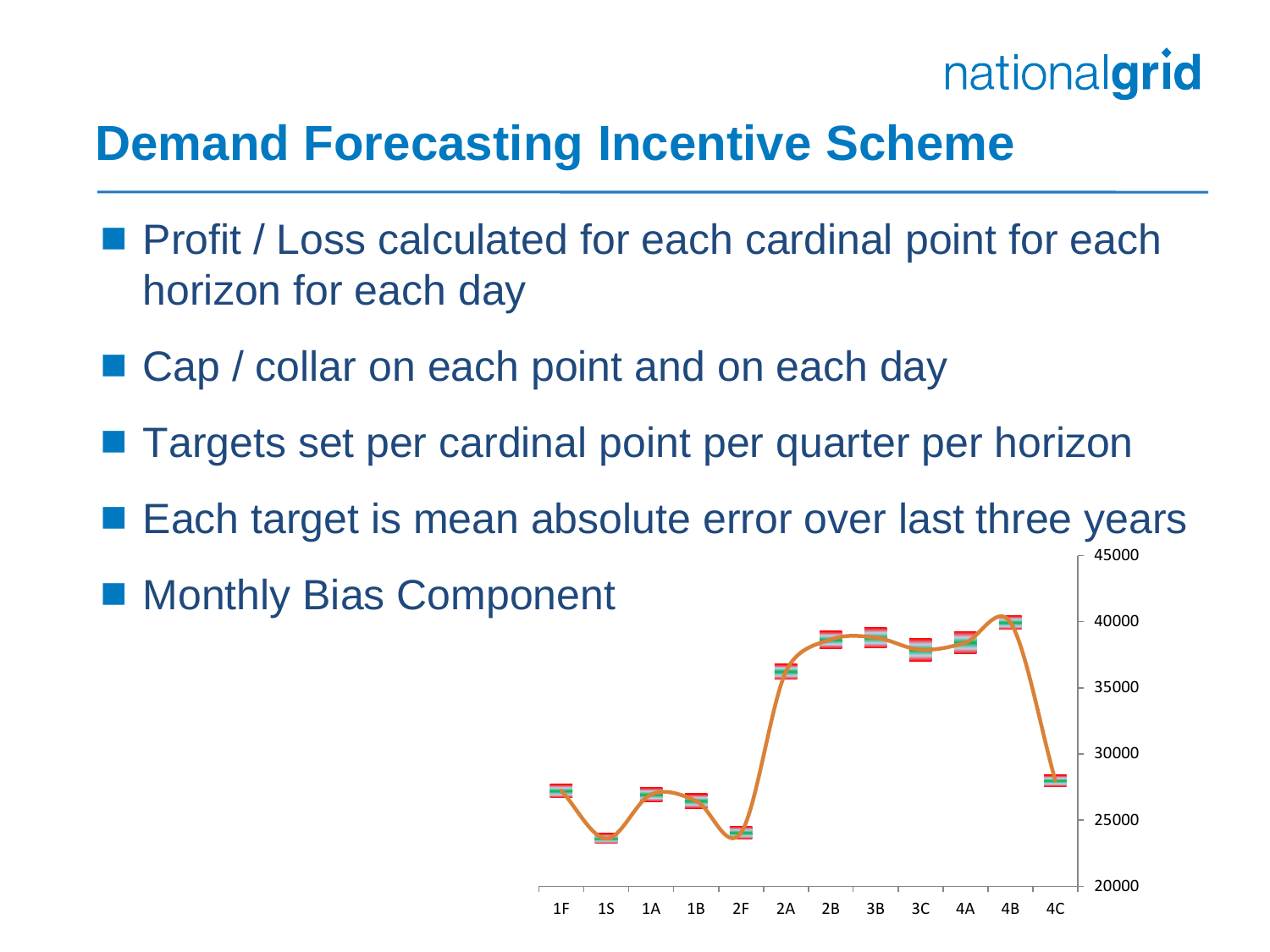### **Bias component**

- 25% of each scheme,  $±21k$  per incentive per month
- Max reward if 50% positive and negative errors
- Max loss if 70% of all errors have same sign
- Max loss for whole month if 70% of errors for two individual cardinal points have same sign

![](_page_12_Figure_6.jpeg)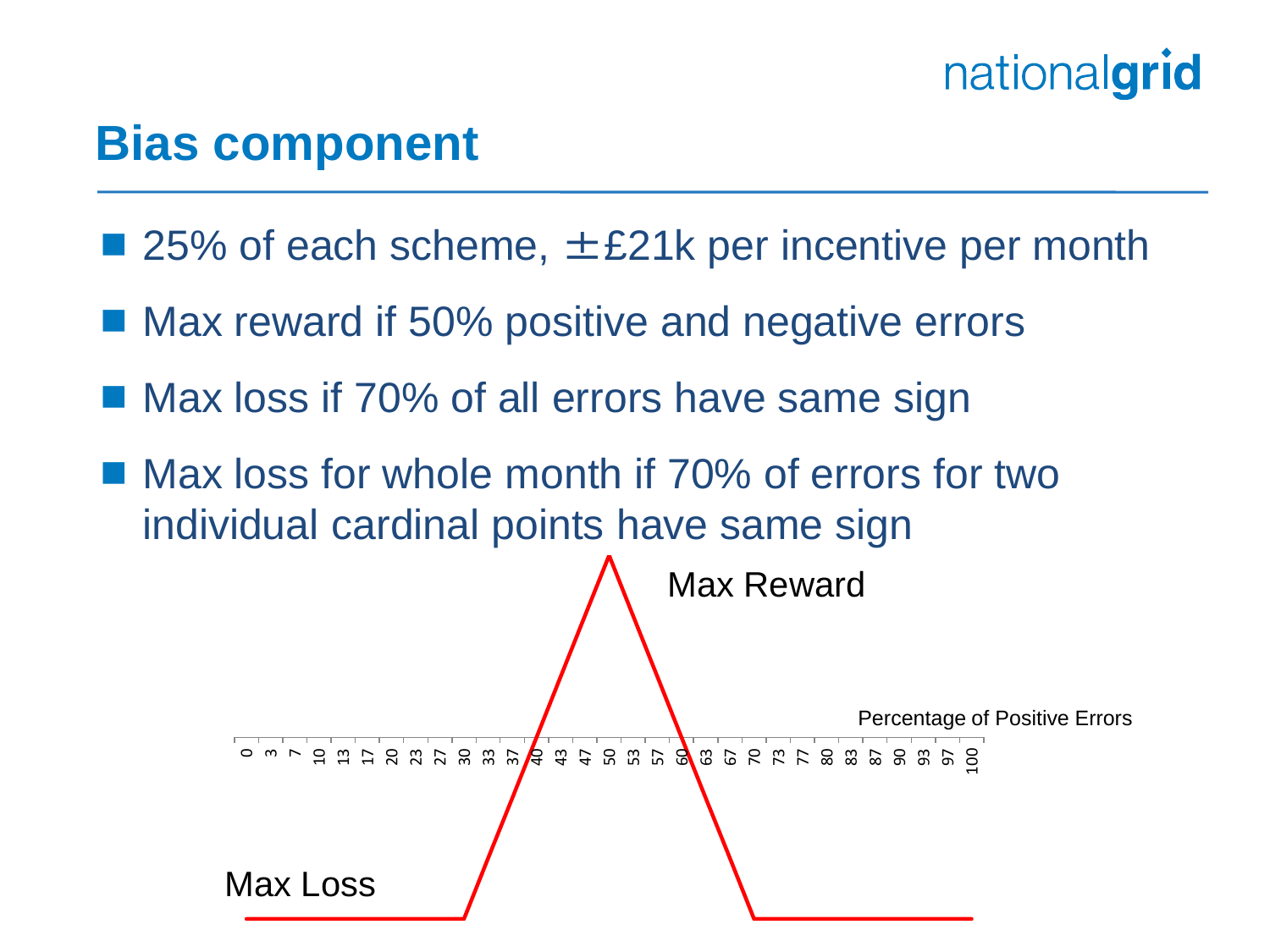### **Impact**

- $\blacksquare$  Incentives allow us to invest and innovate, which helps us to forecast more accurately and efficiently, driving errors down
- More accurate and efficient forecasts will reduce/stabilise BSUoS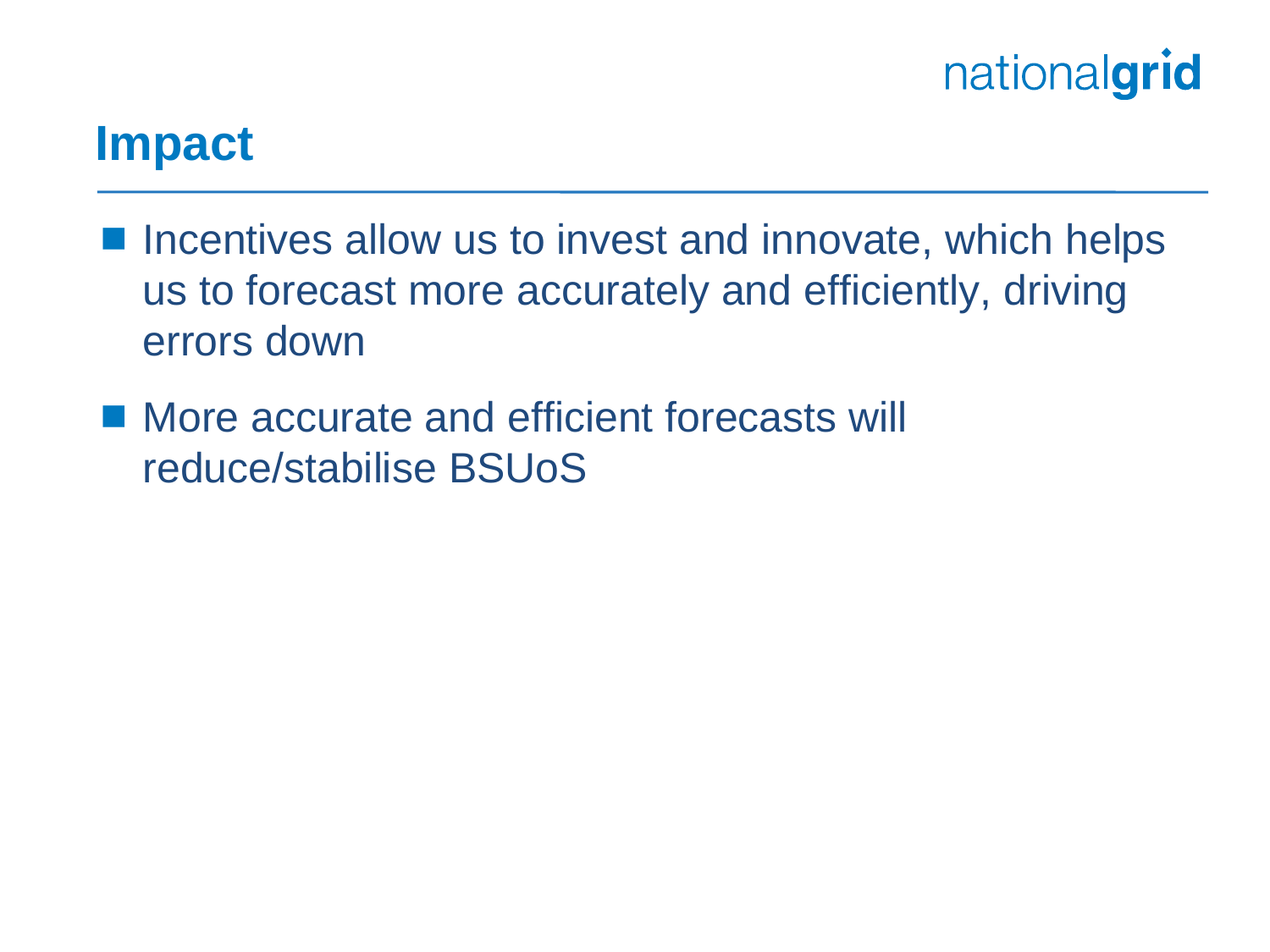### **Forecast publication**

- **Forecasts will be sent out by email**
- To subscribe, email [Sumit.Gumber@NationalGrid.com](mailto:Sumit.Gumber@NationalGrid.com)
- Forecasts and background information will be published on National Grid's website, under Data Explorer
	- [http://www2.nationalgrid.com/UK/Industry](http://www2.nationalgrid.com/UK/Industry-information/Electricity-transmission-operational-data/Data-Explorer/)[information/Electricity-transmission-operational](http://www2.nationalgrid.com/UK/Industry-information/Electricity-transmission-operational-data/Data-Explorer/)[data/Data-Explorer/](http://www2.nationalgrid.com/UK/Industry-information/Electricity-transmission-operational-data/Data-Explorer/)
	- Scroll down to Demand Forecasting Incentive Area